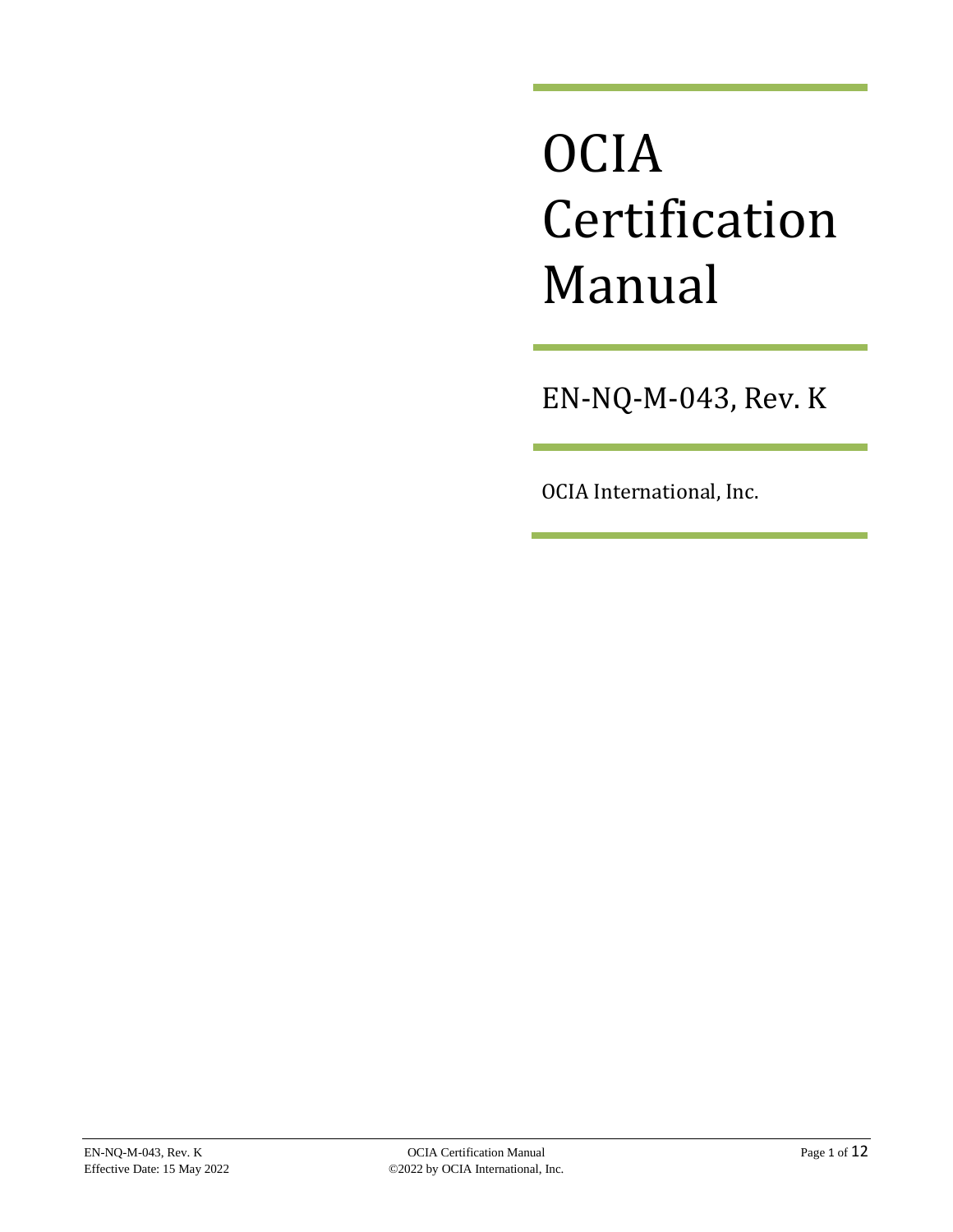# **Table of Contents**

| $\label{prop:1} Introduction. 3$ |     |  |
|----------------------------------|-----|--|
| 1.                               |     |  |
| 2.                               |     |  |
| 3.                               |     |  |
| 4.                               |     |  |
| 5.                               |     |  |
|                                  | 5.1 |  |
|                                  | 5.2 |  |
|                                  | 5.3 |  |
| 6.                               |     |  |
|                                  |     |  |
| 7.                               |     |  |
| 8.                               |     |  |
| 9.                               |     |  |
| 10.                              |     |  |
|                                  |     |  |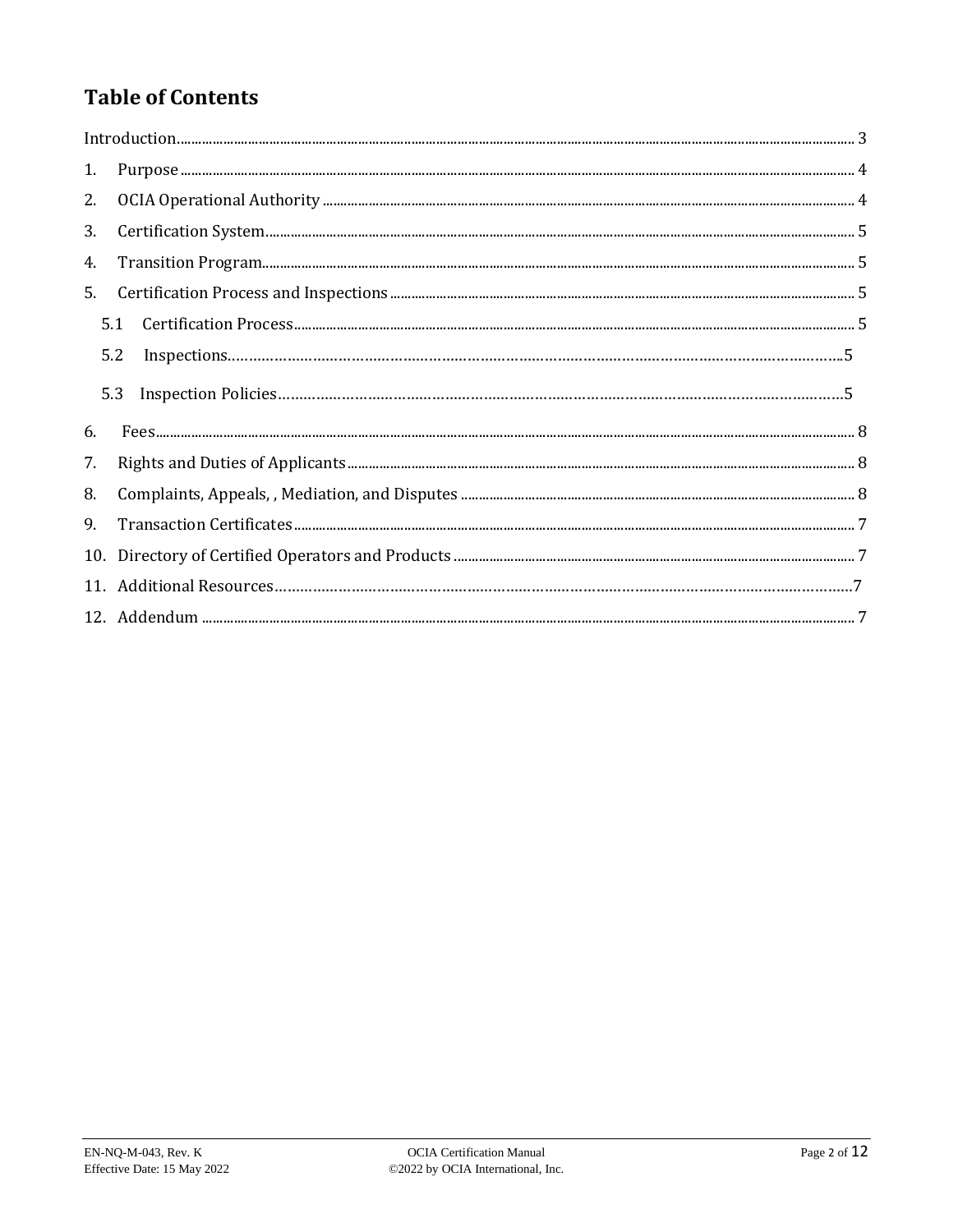## <span id="page-2-0"></span>**Introduction**

OCIA is a non-profit, member-owned, organic certification agency. The OCIA International Headquarters is located in Lincoln, Nebraska, USA. OCIA has offices in Canada, Mexico, Japan, Nicaragua, and Peru.

OCIA provides organic certification services to any applicant that has the ability to comply with any of OCIA's organic certification programs without discrimination. The applicants access to certification services is not contingent upon the size of the applicant's operation, membership in OCIA or any other organization, nor number of certifications the applicant has already been issued. OCIA may decline to accept an application if demonstrated reasons exist, such as the client participating in illegal activities, having a history of repeated non-compliances with certification/product requirements, or similar such issues.

Applicants new to OCIA can apply through our offices and website. All of OCIA's forms and documents necessary for certification and identified in this manual, are maintained on OCIA International's website, [www.ocia.org,](http://www.ocia.org/) and are available for download under the "Search Resources" section of the website. An inquiry form on the 'Contact OCIA' section of OCIA's website, https://ocia.org/contact-us/ can also be submitted. If you do not have access to the internet or would prefer to receive the forms by mail, please contact the OCIA International Office at (402) 477-2323 and we will assist you.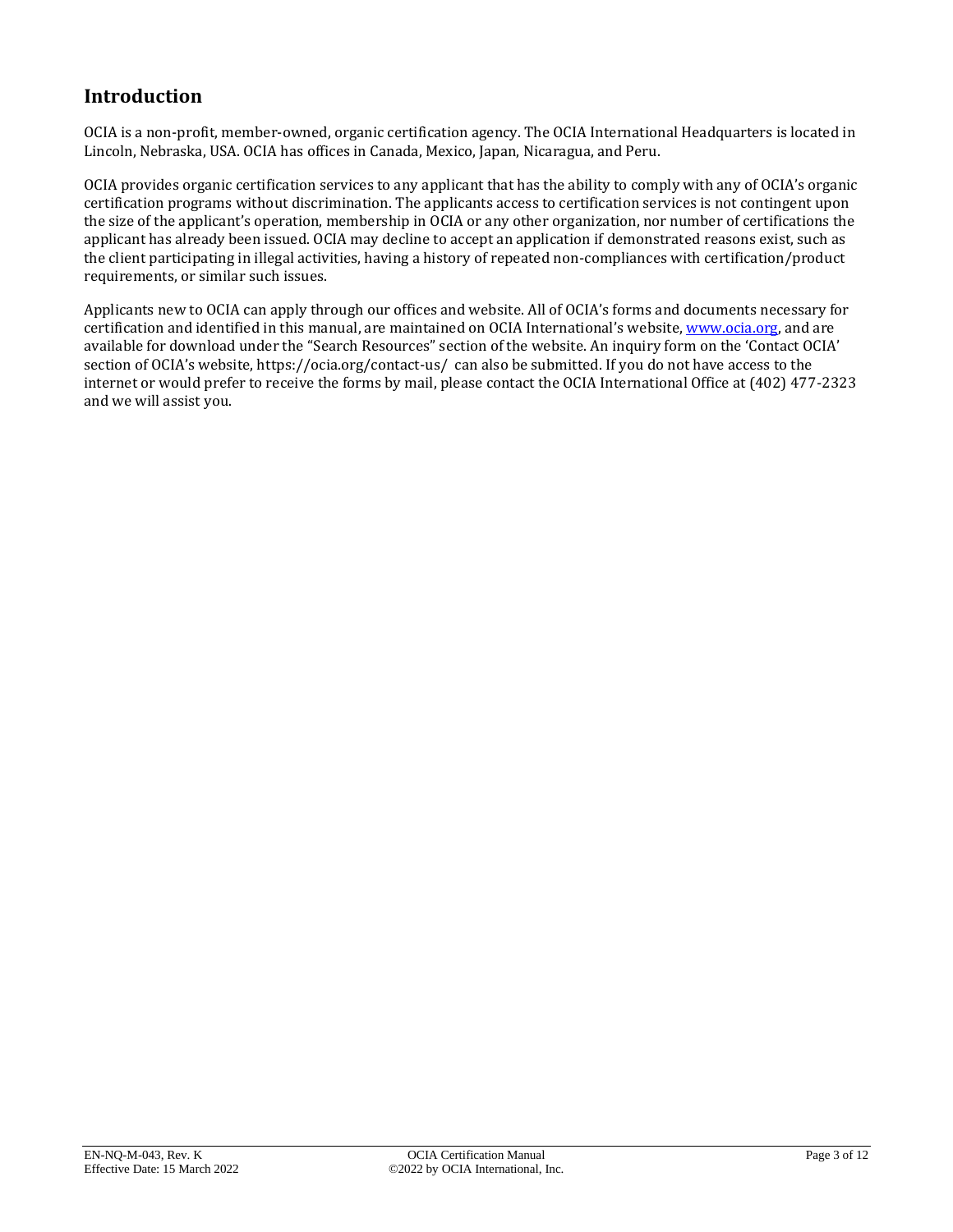## <span id="page-3-0"></span>**1. Purpose**

This document outlines important information about OCIA's certification services and processes for new and returning applicants.

## <span id="page-3-1"></span>**2. OCIA Operational Authority**

OCIA maintains the following organic accreditations:

- **National Organic Program (NOP)** under the authority of the United States Department of Agriculture (USDA). This applicable standard is the "USDA Organic Regulations". The "USDA Organic Regulation" is the governing regulations for organic products in the United States. The USDA/NOP has also entered into various equivalency arrangements with other countries allowing NOP certified products to be sold as 'organic' within that country, accepting it as equivalent to the countries own organic regulation. Selling products under these arrangements requires additional shipping documentation and attestation statements by the certifying body.
	- o US-Canada Organic Equivalency Arrangement
	- o US-Japan Organic Equivalency Arrangement
	- o US-Taiwan Organic Equivalency Arrangement
	- o US-EU Organic Equivalency Arrangement
	- o US-Korea Organic Equivalency Arrangement
	- o US-Switzerland Organic Equivalency Arrangement
- **Canadian Organic Regime (COR)** under the authority of the Canadian Food Inspection Agency (CFIA) and IOAS. The applicable standards are the "Canada Organic Production System Standards" and the "Canada Organic Production System Permitted Substances List". The "Canada Organic Product System Standards" and the "Canada Organic Production System Permitted Substances List" are the governing regulations for organic products in Canada. Operations whom are granted COR certification may also be eligible to sell their COR certified product under the following equivalency arrangements:
	- o US-Canada Organic Equivalency Arrangement
	- o Canada-EU Organic Equivalency Arrangement
	- o Canada-Swiss Organic Equivalency Arrangement
	- o Canada-Costa Rica Organic Equivalency Arrangement
	- o Canada-Japan Organic Equivalency Arrangement
- **Japanese Agricultural Standards (JAS)** under the authority of the Ministry for Agriculture, Forestries, and Fisheries (MAFF). The applicable standard is the "JAS Standard". The "JAS Standard" is the governing regulations for organic products in Japan.
- **Reglamento Técnico para Los Productos Orgánicos (RTPO) -** under the authority of El Servicio Nacional De Sanidad Agraria (SENASA). This regulation (DECRETO SUPREMO N0 002- 2020-MINAGRI amending REGLAMENTO TÉCNICO PARA LOS PRODUCTOS ORGÁNICOS Conforme a Ley N° 29196, D.S N° 044-2006 Y D.S N°061-2006-AG) is required for Peru operations that wish to sell organic products domestically.
- **ISO/IEC 17065 with the scope of the European Union Equivalency Program** – under the authority of the IOAS. The applicable standard is the "Equivalent European Union Organic Production & Processing Standard for Third Countries". The "Equivalent European Union Organic Production & Processing Standard for Third Countries" is the regulations necessary for exporting organic products to the European Union. Since there are equivalency agreements in place, this is not available to operations in the U.S. or Canada.
- **ISO/IEC 17065 with the scope of the Ley de Productos Orgánicos (LPO)** – under the authority of the Mexico Servicio Nacional de Sanidad, Inocuidad y Calidad Agroalimentaria (SENASICA) and IOAS. The guideline ("Lineamientos"), regulations ("Regulamento"), and law ("Ley") make up the program
- **OCIA International Standards** OCIA's private standard,the applicable standard is the "OCIA International Certification Standards".

OCIA is approved to offer UTZ Certified, OCIA Shade Grown, and Smithsonian Bird Friendly certification for coffee producers.

Additionally, OCIA assists in facilitation of the certification process for BIO SUISSE certification in Switzerland.

#### **Standards on Website:**

- OCIA International Certification Standards
- USDA Organic Regulations (NOP)
- Canada Organic Production System Standards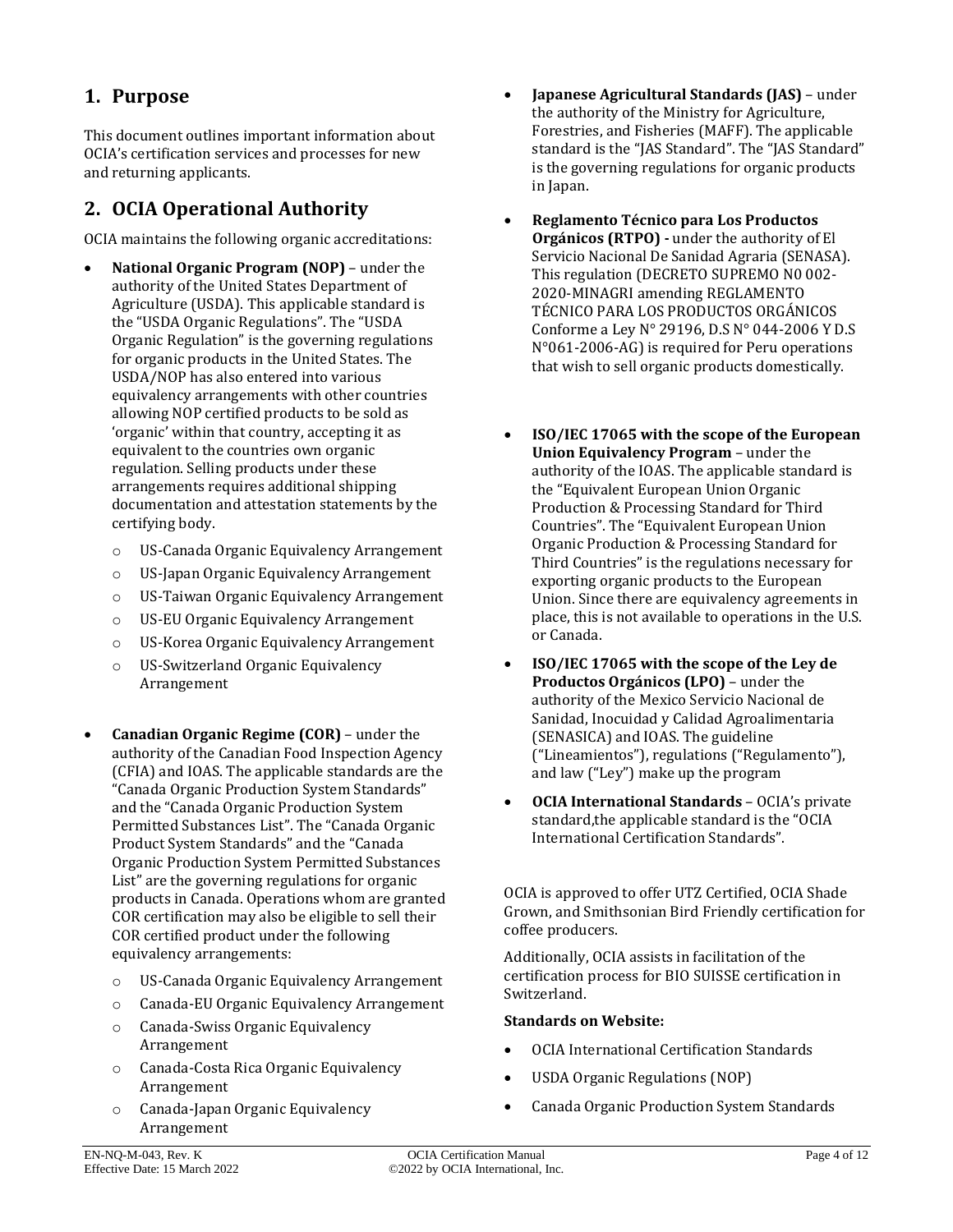- Canada Organic Production System Permitted Substances List
- IACB Equivalent European Union Organic Production & Processing Standard for Third Countries (EU)
- JAS Organic Agricultural Products Standards (Unofficial Translation)
- JAS Organic Feed Standards (Unofficial Translation)
- JAS Organic Livestock Standards (Unofficial Translation)
- JAS Organic Processed Foods Standards (Unofficial Translation)
- BIO SUISSE Standards Prod. Proc., and Marketing of Produce from Org. Farm
- Reglamento de la Ley de Productos Orgánicos (LPO)
- Acuerdo por el que se dan a conocer los lineamientos para la operación orgánica de las actividades agropecuarias (LPO)
- Acuerdo por el que se da a conocer el distintivo nacional de los productos orgánicos y se establecen las reglas generales para su uso en el etiquetado de los productos certificados como orgánicos (LPO)
- Acuerdo por el que se modifica el artículo segundo transitorio del similar por el que se dan a conocer los lineamientos para la operación orgánica de las actividades agropecuarias, publicado el 29 de octubre de 2013. (LPO)
- REGLAMENTO TÉCNICO PARA LOS PRODUCTOS ORGÁNICOS (RTPO)

## <span id="page-4-0"></span>**3. Certification System**

OCIA's product certification system is based upon the process of application, inspection, review, and continual oversight to ensure compliance to the applicable organic program(s). OCIA-certified operators are inspected and evaluated by OCIA to determine compliance and identify any noncompliances or points of information.

The following scopes of organic certification are offered by OCIA\*:

- Crops
- **Livestock**
- **Processing**
- Handling
- Effective Date: 15 May 2022 **Canadical** C2022 by OCIA International, Inc.
- Wild Harvest
- Maple Syrup
- Garden/Greenhouse
- Mushroom/Sprout
- **Apiaries**
- Coffee (including Shade Grown)
- Community Grower Groups (CGG)

OCIA does not delegate authority to any outside bodies for granting, maintaining, extending, suspending, or revoking certification.

\*Not all scopes are available for all programs. Please contact us for more information.

#### <span id="page-4-1"></span>**4. Transition Program**

In order to sell a certified organic crop, the land on which it was grown must have been free of prohibited substances for 36 months prior to the harvest of the first organic crop. OCIA offers an optional transition program for crops only, which will verify the year of transition through an on-farm inspection and application review.

## **5. Certification Process & Inspections**

OCIA offers organic certification services to multiple private and governmental organic certification programs. The documentation necessary for certification to each program are generally the same, but the individual requirements for certification vary from program to program. Please see the applicable standards for each program for specific certification requirements.

#### <span id="page-4-2"></span>**5.1 Application Process**

Below are the six steps to certification.

- Research the organic regulations in your region.
- Call, click or write for an application and supporting documents.
- Submit the Operator Licensing Agreement (OLA), Organic System Plan (OSP), Certification Application, supporting documents, and nonrefundable certification fee and inspection estimate to the OCIA International office.
- Meet with the inspector that has been assigned to your farm. A copy of the inspection report will be sent to you after the certification decision has been made.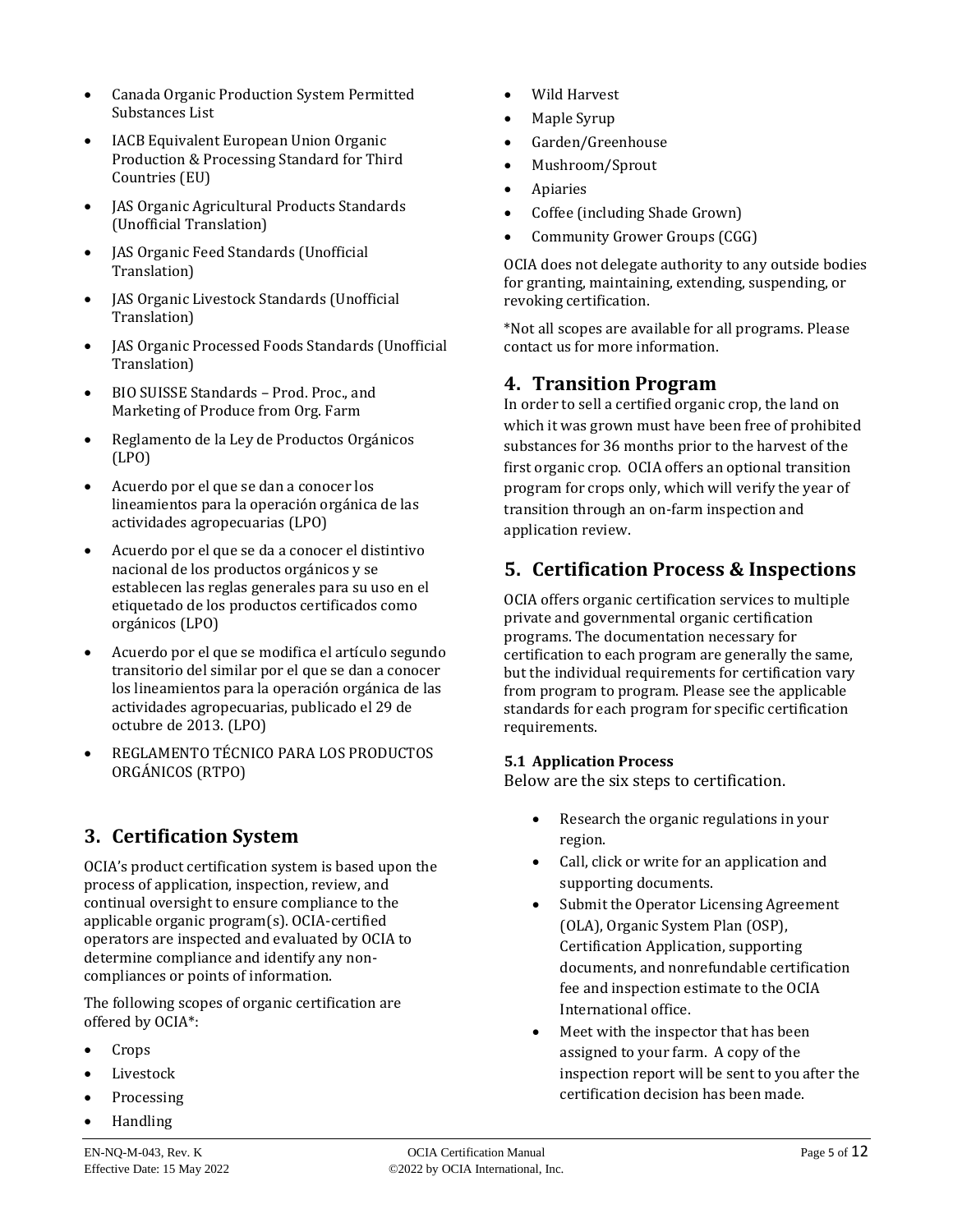- A review of your file, complete with application and inspection report, will take place by an OCIA Certification Specialist to verify whether your operation is in compliance.
- A certification decision will be made and if compliant, a certificate will be sent. Review your certificate and the requirements of each organic program regarding the period of time the certificate is valid. Under the NOP and COR, your certificate will remain in effect until it is surrendered/voluntarily cancelled, suspended/unvoluntarily cancelled, or revoked. An annual update of forms and inspections are required in order to maintain your organic certifications.

#### **5.2 Inspections**

Organic certification is an inspection and documentation based system. Upon submission of an application/organic system plan, OCIA will conduct a pre-inspection review (PIR) to ensure all necessary documents have been received and to ensure that you are capable of complying with the applicable standards. If your operation is capable of complying, OCIA will assign an inspector to inspect your operation to ensure that your organic system plan is accurate to the management of your operation and to assess any potential threats to the organic integrity of your product.

Operators may contact their assigned Coordinator to refuse the choice of inspector. The following reasons are acceptable reasons for refusal of an inspector:

a) Perceived conflicts based upon previous communication with the inspector;

b) Previous inspections conducted by the inspector at the operation;

c) Fees charged by inspector relative to other inspectors operating in the region; or

d) Availability of the inspector.

All other reasons for refusal of an inspector will be evaluated by OCIA International on a case-by-case basis. If the operator refuses the choice of the inspector, OCIA will attempt to assign another inspector. If no other inspector is capable of completing the inspection (based upon qualifications, timing, or location) or if all other proposed inspectors are refused, OCIA will communicate with the operator to inform them that if they do not accept the inspector, they have the right to withdraw their request for certification/surrender their certification. If the operator does not accept the inspector or withdraw their request for certification/surrender their certification, OCIA will deny the application/begin the noncompliance process for failure to have an annual inspection.

- **Crop/Livestock Production:** The inspector will inspect your organic fields and may inspect your conventional fields as necessary. Additionally, the inspector will review your entire audit trail, including seed documentation, planting/harvesting dates, storage records, sales records, buffer disposition records, equipment cleaning records, livestock records/health records, and feeding documentation. The inspector will review your management records, such as accounting documents and complaint log.
- **Processing/Handling:** The inspector will inspect your entire processing plant, including all organic and conventional lines. Additionally, the inspector will review your entire audit trail, including purchase records, storage records, equipment cleaning records, pest control methods/records, and sales records. The inspector will review your management records, such as accounting documents and complaint log.

Upon completion of the inspection, OCIA will review the organic system plan, inspection report, and all supporting documentation. The review will be conducted by a qualified Certification Specialist. The Certification Specialist will determine if your operation is compliant with the applicable standards, will issue any necessary Notices of Noncompliance, and will identify issues that require further follow-up by the operator.

#### **5.3 Inspection Policies**

All OCIA inspections must occur at a time when the organic management practices can be observed. The inspection must occur during the following periods:

- a) **Farm:** Prior to harvest when crops are in the field and at a time when management of the crops can be verified. For U.S. and Canadian operations, the deadline for new applicants is October 1. Exceptions may be allowed if the operation is in a region where management practices can be fully verified later in the year and crop is not harvested.
- b) **Livestock:** For the initial livestock inspection, all livestock types requested for certification must be on the premises at the time of inspection. For re-inspection, the types of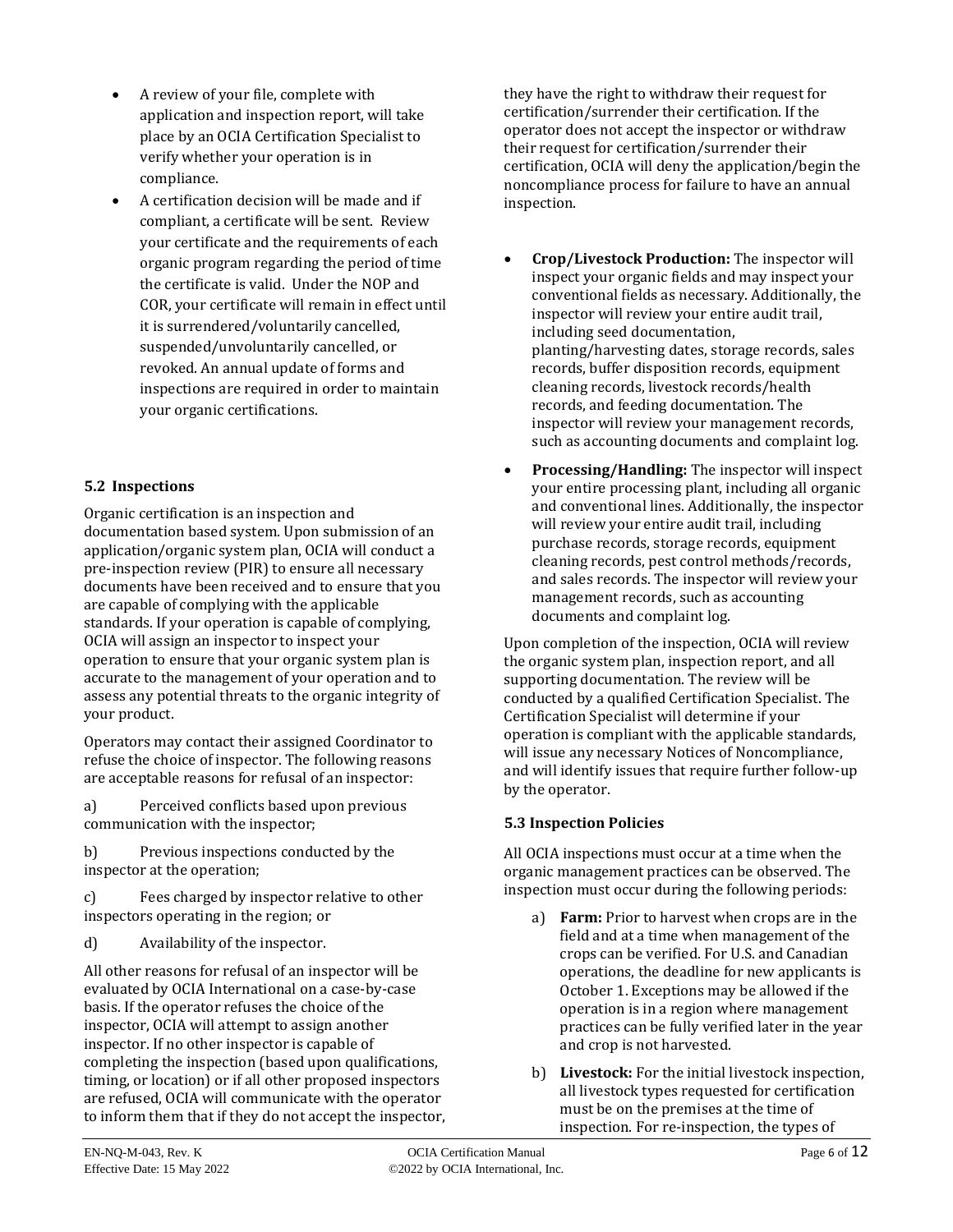livestock requested for certification do not have to be on the premises at the time of inspection, but that type must have been inspected previously. Additionally, for the inspection of ruminant livestock, inspection must occur during the grazing season when access to pasture, pasture quality, and/or DMI from pasture may be observed and verified.

- c) **Specialty Crops/Production:** When production of the specialty crop/product is occurring.
- d) **Processor/Handler:** Should be during a time when organic product is being processed. The inspector must be able to verify that the applicant has the capability of meeting the organic standards.
- e) **Broker/Trader:** The inspection can occur at any time as long as recent organic transaction records are available.
- f) **Community Grower Group (CGG):** Before an OCIA inspection can occur, the CGG internal inspection must take place. CGG external inspections (OCIA) must occur prior to or during harvest when crops are in the field and at a time when management of the crops can be verified during inspections/audits (see OCIA Community Grower Group Inspection Guidelines).

#### **g) Exceptions:**

- Returning operators: The inspection may occur after harvest has occurred, as long as management practices can still be verified. For COR farms, the inspection must take place during the production season.
- New farm applicant: The inspection may occur after harvest has begun as long as "adequate" strips are left in all fields requested for certification for the inspector to view. Crop residue is not considered to be check strips, because inspectors must be able to verify that no prohibited substances were applied to the crops. Crop must be standing and representative of the field. A determination of whether "adequate" strips were left for the inspection is up to the inspector on sight and is not appealable. New operators growing perennial crops, such as hay, must be inspected prior to their first harvest. Any cuttings taken prior to inspection are not eligible for certification, but cuttings

taken at and after inspection are eligible for certification.

- New processor/broker/warehouse (handler) applicants: During a time when organic processing/handling procedures can be carried out to demonstrate capability of meeting the organic standards.
- **h) NOP Reinstatement Inspections:** For reinstatement inspections, the criteria for initial of new applicant inspections will apply if a period of 2 or more years has elapsed since the date of the last on-site inspection by a certifying agent.
- **i) COR Processing:** Processing on-site inspections may be carried out any time during the year, except for operations engaged in parallel production. In such cases the inspection shall be carried out at a time when the products that are targeted for certification are being processed. The main process being certified must be occurring at the time of inspection. If it is not possible to conduct the inspection while organic product is being processed, OCIA shall record the reason(s) supporting this determination. OCIA shall then arrange for the inspection to be conducted at a time when the facilities and activities that demonstrate compliance or capacity to comply can be assessed. There shall be no more than two consecutive years without an inspection when organic product is being processed.
- **j) Move to new handling facilities:** Certified handlers (including processing and repacking) that move to new facilities or buildings must have an inspection prior to marketing product that is processed at the new facility. The OSP and all applicable documents must first be provided to notify OCIA of the changes. After a pre-inspection review, an inspection will take place, preferably when organic processing occurs. Products produced at the new location or building cannot be sold as organic until after updated certification documents are issued.

New applicants for certification will be inspected prior to the issuance of a certificate of compliance. Currently certified operations will be inspected at least annually based upon the date of their most recent annual inspection. Additionally, operations may be required to have additional inspections throughout the year, either announced or unannounced. OCIA will pay for any additional inspections outside of the annual inspection unless it is discovered that the operation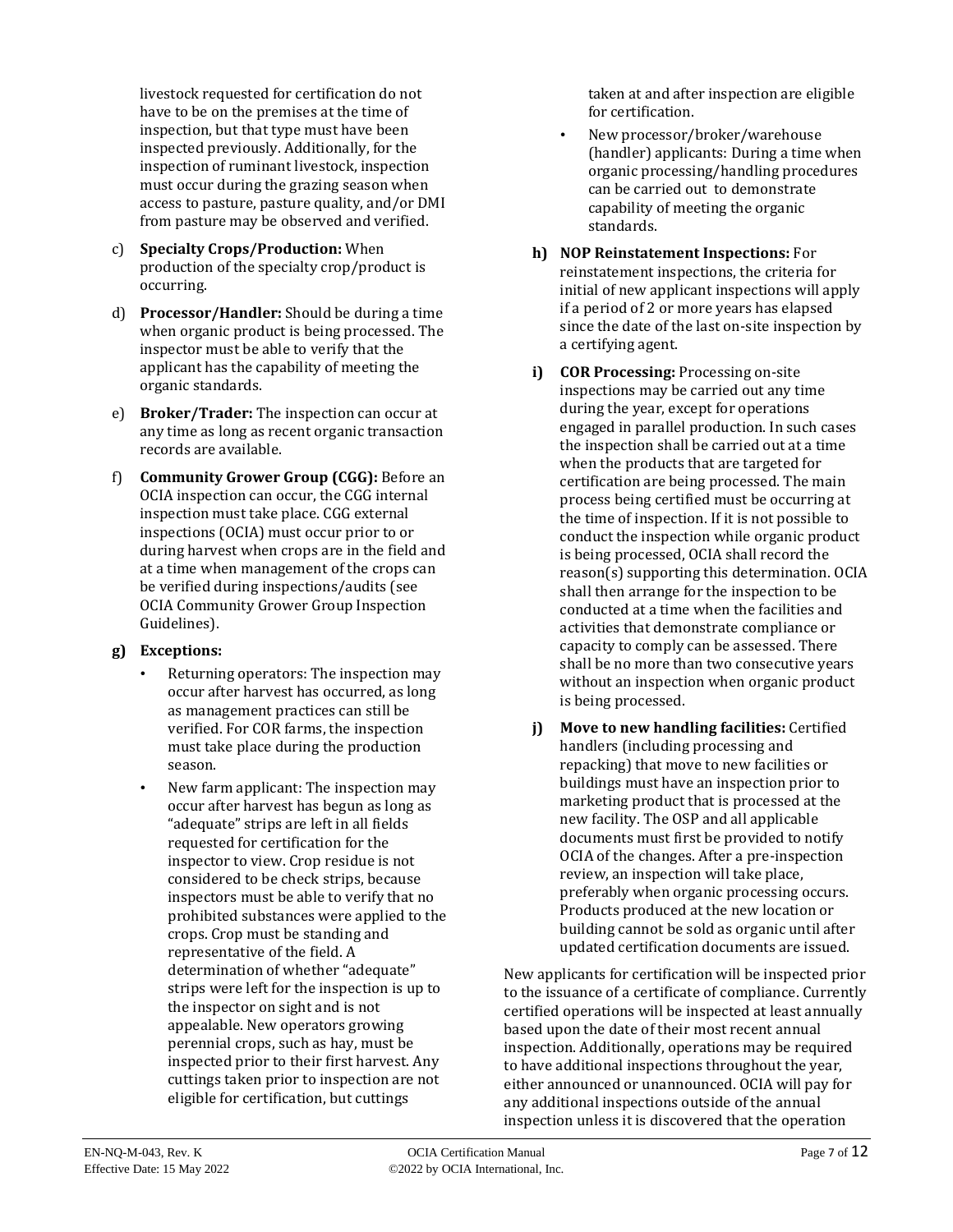has a major non-compliance for any of their certification programs or the additional inspection is announced and required to verify noncompliances have been resolved. The operation will then be required to cover the costs of the additional inspection.

OCIA reserves the right to take soil, tissue and/or product samples for analytical testing in combination with an on-site inspection of the operation. Such testing under the NOP program will be at the expense of OCIA International.

Operations that experience a change in ownership or request to add new fields or facilities to their organic operations outside of the annual organic inspection cycle will be required to have a partial or full reinspection and evaluation at the expense of the operator. The re-inspection and evaluation must occur prior to any organic production or processing occurring. Exceptions will be granted on a case-bycase basis by OCIA.

All OCIA inspectors are centrally approved, managed, and evaluated by OCIA. OCIA does not subcontract the certification decision to another entity.

## <span id="page-7-0"></span>**6. Fees**

OCIA is a non-profit organization. All of OCIA's financial support comes from fees associated with the organic certification process. OCIA does not manufacture products or provide other services outside of the certification process. For OCIA's current fee structure, please refer to the OCIA Fee Schedule.

The Fee Schedule outlines certifying as either a Chapter Member or a Direct Associate. If you chose to certify as a Chapter Member, then it is required to join an OCIA chapter and send chapter dues directly to that chapter. Chapter dues pay for chapter meetings, onfarm tours, and field days. Please visit our website for a complete list of chapters:

[http://www.ocia.org/node/380.](http://www.ocia.org/node/380)

Certification fees and inspection estimates are due at the time of application. Please contact a Regional Office for assistance in determining fees.

## <span id="page-7-1"></span>**7. Rights and Duties of Applicants**

Each OCIA-certified operator has defined rights and duties with OCIA. The legal representative of each operation is required to sign the OCIA Operator Licensing Agreement (OLA) when applying for certification. The OLA specifies the rights and duties of the operator as well as the rights and duties of OCIA.

Only operations that have submitted an application, been inspected, reviewed, and approved by OCIA may use the OCIA name or logo on their certified organic

products or advertisements. Certified operations may only make reference to certification for programs for which they have been approved.

When an operation loses their certification or surrenders it, products and crops are no longer "organic." Any crop in the field or in storage is no longer certified and must be sold as non-organic. If an operation is retiring from farming and has crop in storage, the operation would need to maintain certification to sell any remaining crop.

## <span id="page-7-2"></span>**8. Complaints, Appeals, and Disputes**

Each certified operation has the right to appeal any certification decision, noncompliance, or requirement issued by OCIA or appeal any decision based upon the finding of a complaint filed against your operation. Appeals of certification decisions, noncompliances, or requirements vary between programs:

- **National Organic Program:** Operators may appeal a notice of noncompliance and/or minor noncompliance to OCIA. Mediation requests or sppeals of certification decisions, notices of proposed suspension, or notices of proposed revocation must be made directly to the National Organic Program administrator.
- **Canadian Organic Program:** Operators may appeal a certification decision and/or a notice of noncompliance and/or minor noncompliance to OCIA. Operators may request mediation to OCIA for a Notice of Proposed Cancellation or appeal to the OCIA Internal Review Committee.
- **OCIA, LPO, or EU Program:** Operations may appeal a certification decision, notice of noncompliance, or minor noncompliance to OCIA. If the appeal is unsuccessful, the operation has the right to appeal to the OCIA Internal Review Committee.
- **JAS:** All appeals for certification decisions, notices of noncompliance, or requirements must be made to the Japan Regional Office.
- **Bio-Suisse:** OCIA facilitates the certification of this program, but the final decision is rendered by Bio-Suisse. All appeals to certification decisions must be directed to Bio-Suisse according to the Bio-Suisse appeals process.

For COR, OCIA, LPO and EU Programs, appeals must be made in writing to the applicable OCIA Regional Office within 30 days from the date of the letter of certification decision. Review of appeals made after 30 days will be handled on a case-by-case basis. Any appellant who wishes to remain anonymous must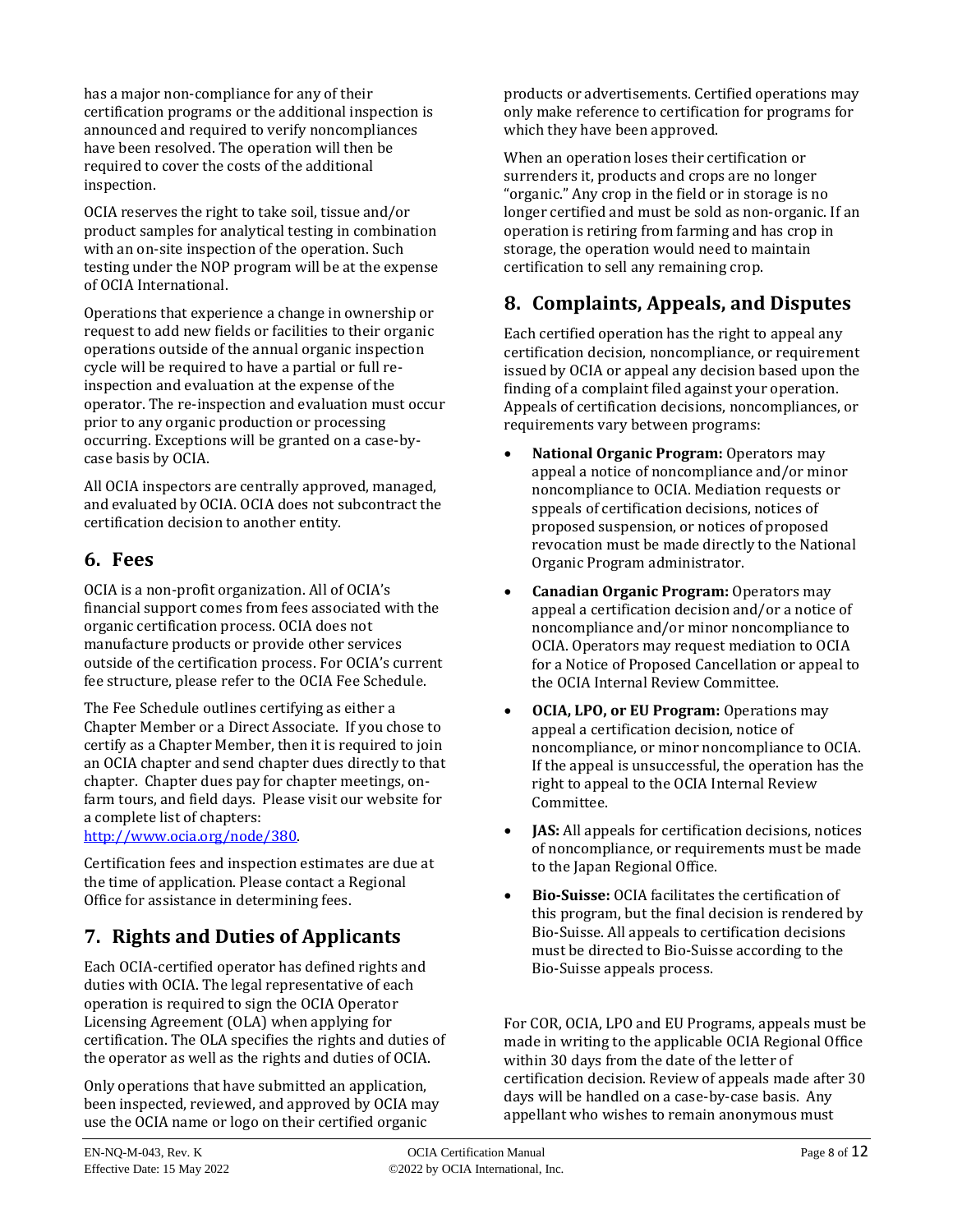request confidentiality and justify the need for this status to the Internal Review Committee. Otherwise, the name of the appellant shall not be confidential. If confidentiality is denied, the appellant may withdraw the appeal.

The appellant, except in an expedited appeal, must sign and date a written statement that contains the following information:

• Which decision or action is being appealed, listing each noncompliance, condition, or reason for denial;

• The reason(s) for the appeal, including any allegations that the decision or action was not proper or made in accordance with applicable laws, regulations, policies, or procedures;

• Any evidence that supports the appellant's position, including, without limitation, any evidence that demonstrates compliance or that any noncompliance has been corrected; and

• Agreement to pay appeal costs in the event that the appeal is unsuccessful.

When an appeal is accepted for review, the IRC liaison shall notify the appellant and any accused party in writing via a delivery method that requires a dated receipt. If the appeal is rejected, the IRC liaison shall notify the appellant in writing and inform the appellant that they may request a hearing. Requests for hearings must be postmarked within 30 days of notification of rejection.

If the appellant requests a hearing, the IRC chairperson, shall schedule a hearing as soon as reasonably possible after the collection of information regarding the case is complete and the committee members have had sufficient opportunity to review the information.

If the appellant does not request a hearing, the IRC chairperson, in consultation with the IRC liaison, shall schedule a meeting to consider the case as soon as reasonably possible after the collection of information is complete.

The IRC shall determine if more information is required for review and, if so, shall seek relevant information from other sources, including, without limitation, documentation from OCIA or other bodies and statements and/or other information from the appellant, the accused, and third parties.

After deliberation, the IRC, by majority vote, shall reach a decision regarding the appeal. The IRC may:

• Recommend or provide mediation between the parties;

• Recommend that the Board of Directors levy fines or reimbursements;

Uphold the action and impose or modify noncompliances, including remedial actions;

• Overturn the action and impose or modify noncompliances, including remedial action; or

• Recommend any other lawful action not prohibited under the OCIA International Bylaws or Standards.

The IRC liaison shall prepare a written summary of each decision. This written summary shall be maintained in the appellant's file.

All parties involved shall be notified of the decision of the IRC in writing via a delivery method that requires a dated receipt.

For the COR Program, upon completion of the appeal decision by the IRC, the operation may not appeal the final decision of the IRC. The operation may choose to file a complaint about OCIA to the IOAS.

#### **8.1 Mediation (NOP)**

An applicant for certification for NOP who has received a Notice of Denial of Certification or a certified operation that has received a Notice of Proposed Suspension or Revocation of Certification may, within 30 days of the receipt of the letter containing the notice, request mediation by submitting a request in writing to the applicable OCIA Regional Office.

The Executive Director or designee shall determine whether mediation would be expedient in that case.

#### **Examples of cases in which mediation may be accepted may include:**

- Cases of noncompliance that involve minor and resolvable recordkeeping;
- Cases in which a settlement agreement could be presented to the operator;
- Cases that involve payment of fees.
- Cases where the violation is correctable

#### **Examples of cases in which mediation may be rejected may include:**

- Cases that involve an argument or dispute over the validity of the Noncompliance(s) involved;
- Cases that involve willful violations of the regulations.
- Cases where any party refuses to participate in the mediation process in good faith.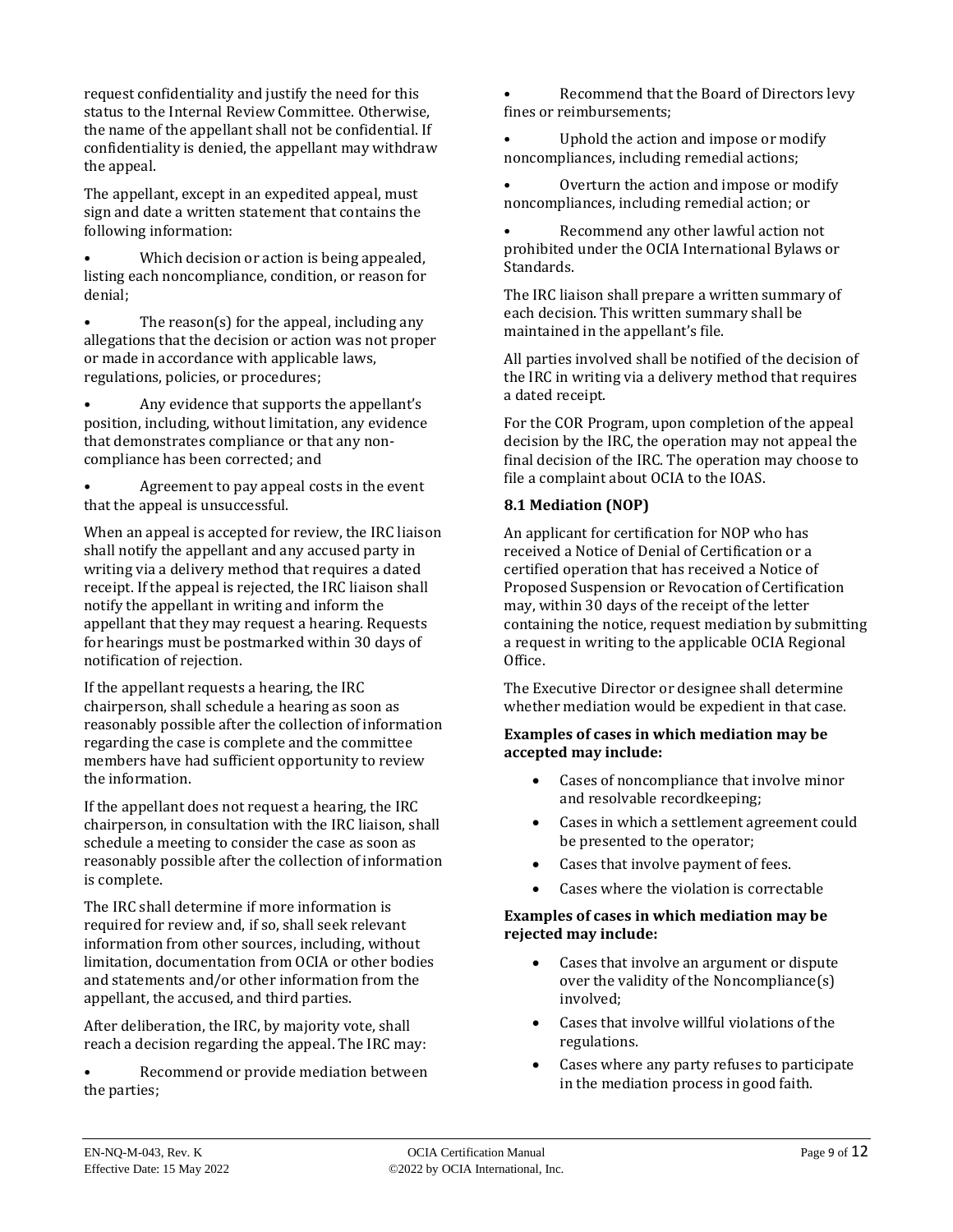- Cases where the operator has already been issued prior settlement agreements for same or similar issues.
- Cases where the proposed notice was issued for a repeated noncompliance over multiple years and where corrective actions haven't been implemented or haven't been sufficient to resolve the noncompliance.

For cases where mediation is accepted, OCIA will default to pursuing informal mediation.

An operator may request formal mediation initially or requests formal mediation at any time during the informal process.

OCIA will not offer an operation more than two settlement agreements for the same or similar issues. If mediation is requested after a second settlement agreement has already been issued for the same or very similar issues, it will be denied. If the request for mediation is rejected, the Executive Director or designee will notify the requester by letter that mediation will not be accepted by OCIA International but that an appeal of the certification decision may be filed in writing with the Administrator within 30 days of the date of the notice.

OCIA may also choose to offer the operation a settlement agreement upon acceptance of the mediation request where appropriate. Settlement agreements may be used as an informal form of mediation where all terms of the agreement must comply with USDA organic regulations and be mutually agreed upon. Settlement agreements will include:

- The Actor(s);
- The activities to be carried out:
- The outcome; and
- The timeframe for implementation, completion and/or duration.
- The due dates for the terms of the agreement; the terms cannot continue indefinitely.

Settlement Agreements must also contain clauses for consequences in failure to abide by and uphold the enacted agreement, effective dates for the agreement, and signatures of the authorized parties involved.

#### **Examples of possible terms for a settlement agreement may include:**

- Additional inspections;
- Testing at the operator's expense;
- Specific documentation and submission requirements.

For operations in California, the settlement agreement must be sent to CDFA for review and approval prior to being offered to the operator.

The costs of mediation shall be paid by the applicant or certified operation that requests mediation. Mediation will be considered unsuccessful if the operator is unwilling to pay or does not pay the expenses. For informal mediation, the operator must at least return the mediation fee for mediation to continue. For formal mediation, the agreement to pay all fees (i.e. completing and returning the Notice of (Formal) Mediation Acceptance) must occur for mediation to continue.

The mediation session will be held according to terms agreed to by the parties. The parties shall have no more than 30 days to reach an agreement following a mediation session.

If mediation is successful, a copy of the settlement agreement will be sent to the Administrator to document the resolution of the adverse action.

If mediation is unsuccessful, the application for certification or certified operation shall have 30 days from termination of mediation to appeal the certification decision to the Administrator.

#### **8.2 Complaints**

Complaints may be received from any OCIA operator, Board member, committee member, staff member, inspector or other person contracted by OCIA. Complaints from others not affiliated with OCIA may be accepted if they are not in litigation.

Any contestant who wishes to remain anonymous must request confidentiality and justify the need for this status to the Executive Director. Otherwise, the name of the contestant shall not be confidential. If confidentiality is denied, the contestant may withdraw the complaint.

Complaints should be lodged in writing within 90 days of the date the facts giving rise to the complaint became known to the contestant.

The contestant should sign and date a written statement that contains the following information:

• The name and mailing address of the person or entity accused (operator);

• The Bylaw, Standard, governmental law, regulation, or licensing agreement provision allegedly violated;

When and in what manner the Bylaw, Standard, governmental law, regulation, or licensing agreement provision was allegedly violated;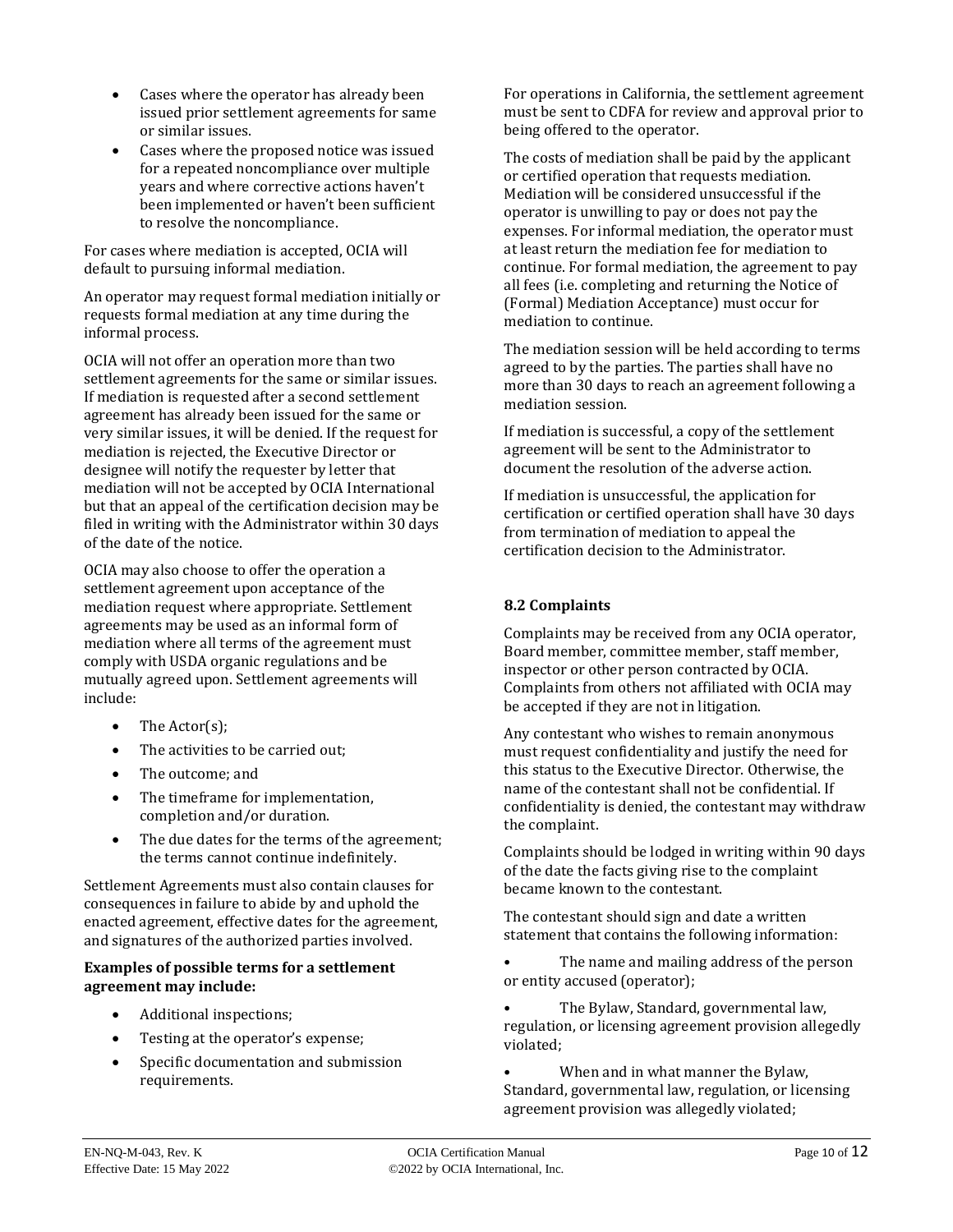• On what date the facts became know to the contestant;

In what manner the action has the potential to cause harm to OCIA, an OCIA certified operator, or the organic industry in general;

• What evidence supports the alleged violation; and

What action is requested to correct the alleged violation.

The contestant may contact OCIA for assistance in submitting this information in written form.

Oral complaints may be received at the discretion of the Executive Director or designee. Oral information that is supplied must be verified by written documentation or compelling oral testimony from an independent resource that clearly demonstrates the basis for the complaint. Complaints will not be reviewed when they cannot be verified using objective information.

The complaint shall be reviewed to ascertain whether the following requirements are met:

- The complaint must comply with the bulleted points above; and
- The complaint must have merit.

If the requirements are met, the complaint shall be accepted for review. If the requirements are not met, the complaint shall be rejected and the contestant notified in writing in a method requiring a dated return receipt or delivery confirmation. The contestant may revise the complaint, or provide additional information and resubmit it.

The contestant and the operator will be sent notice that the complaint has been accepted for review. This notice will be sent via a delivery method that requires a dated return receipt or delivery confirmation.

• Notice shall include all information noted above.

• A copy of this procedure shall accompany the notice.

The letter of notice shall request that the operator send a response to the allegations within 15 days of notification.

The review shall include the request for relevant information from the operator(s) including but not limited to, information that rebuts any noncompliance or information that any non-compliance has been corrected. Relevant information may also be sought from other sources, including, but not limited to, documentation from the OCIA International Office, statements and/or other information from third

parties, and additional information from the contestant.

Complaints received that involve alleged application of prohibited materials or practices, fraud and/or willful neglect of the organic integrity and regulations should be handled with urgency where possible.

After review, lawful action may be taken to resolve the complaint. Such lawful action may include, but is not limited to, recommending or providing mediation and recommending remedial action. Complaints will be resolved in a timely and efficient manner.

All parties shall be given a written summary of the final settlement of the complaint via a method requiring a dated return receipt or delivery confirmation. Where complaints involve confidential information, complainants will be advised if their complaint was founded, unfounded, or partially founded. If an unsatisfied contestant wants to appeal a decision and requests that the complaint be forwarded to the IRC, the IRC shall be given information regarding the initial review of the case as required by this procedure.

In investigations of certified operators, the Executive Director or designee will notify the applicable accreditor(s) of all compliance proceedings and actions taken by OCIA

## <span id="page-10-0"></span>**9. Transaction Certificates**

A transaction certificate (TC) is a document issued by OCIA for auditing purposes to verify the origin. It is an optional document offered by OCIA as a service to operators. When export documents are requested by operations, a TC is issued as part of issuing the export document.

TCs will not be issued for operations after a major noncompliance or other adverse action is issued . OCIA's full Transaction Certificate Policy is available online under Resources.

## **10. Directory of Certified Operators and Products**

Operator lists of OCIA certified operations to COR, EU, and LPO are available from the OCIA website: [www.ocia.org/organic-product-search.](http://www.ocia.org/organic-product-search) Operator lists of OCIA certified operations to the NOP are available from the USDA's Organic Integrity Database website: [https://organic.ams.usda.gov/integrity.](https://organic.ams.usda.gov/integrity)